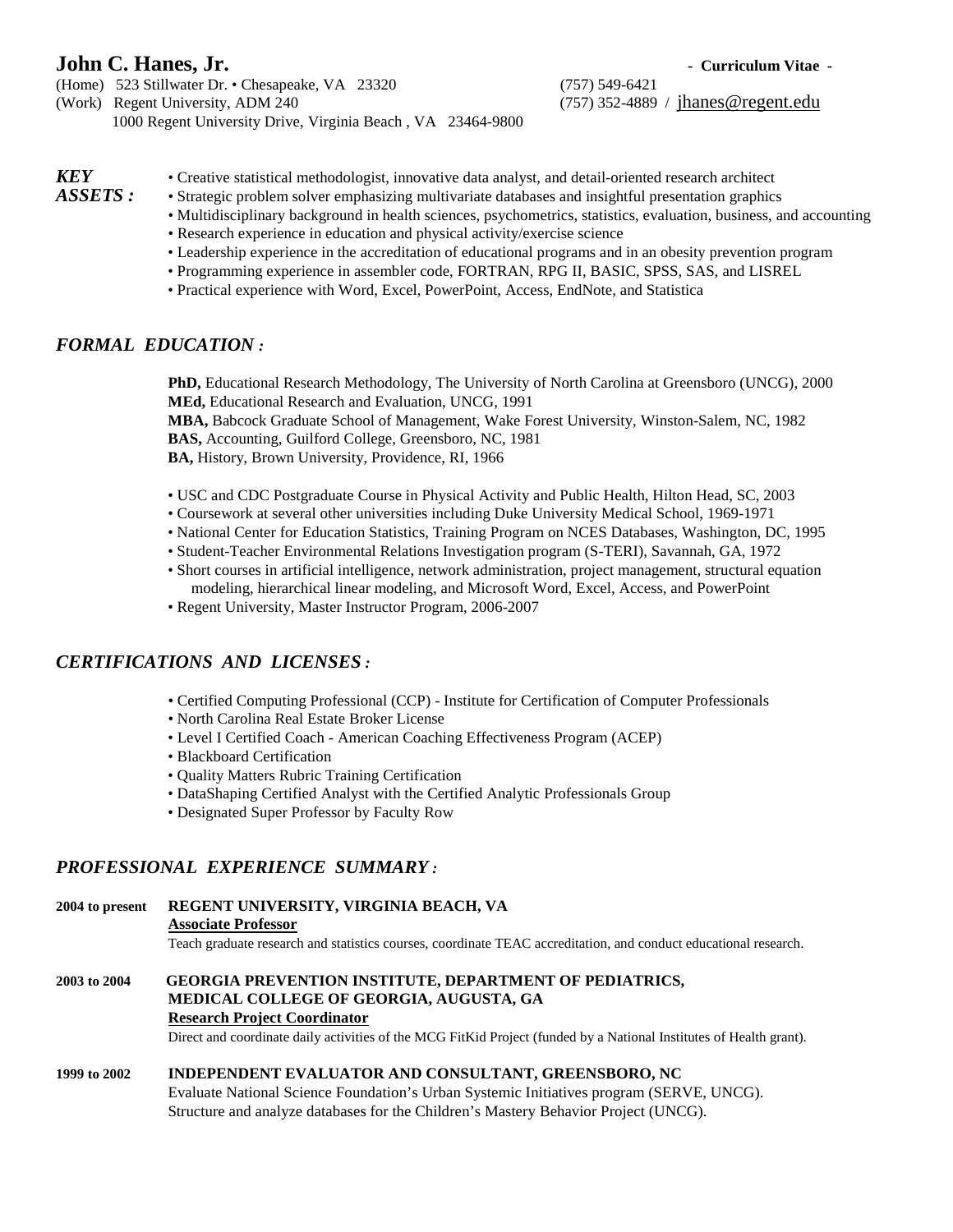# *EXPERIENCE CONTINUED ...*

| CENTER FOR THE STUDY OF SOCIAL ISSUES, UNCG, GREENSBORO, NC<br>1996 to 1999                                                                                                                                                                                                                                                                                                                                                                                                                                                             |                                                                                                                                                                                                                                                                                                                                                                                                                                                                                                                                                                                                                                                                                                                                                                                                                       |
|-----------------------------------------------------------------------------------------------------------------------------------------------------------------------------------------------------------------------------------------------------------------------------------------------------------------------------------------------------------------------------------------------------------------------------------------------------------------------------------------------------------------------------------------|-----------------------------------------------------------------------------------------------------------------------------------------------------------------------------------------------------------------------------------------------------------------------------------------------------------------------------------------------------------------------------------------------------------------------------------------------------------------------------------------------------------------------------------------------------------------------------------------------------------------------------------------------------------------------------------------------------------------------------------------------------------------------------------------------------------------------|
|                                                                                                                                                                                                                                                                                                                                                                                                                                                                                                                                         |                                                                                                                                                                                                                                                                                                                                                                                                                                                                                                                                                                                                                                                                                                                                                                                                                       |
| <b>GREENSBORO, NC</b>                                                                                                                                                                                                                                                                                                                                                                                                                                                                                                                   |                                                                                                                                                                                                                                                                                                                                                                                                                                                                                                                                                                                                                                                                                                                                                                                                                       |
| National Board for Professional Teaching Standards.                                                                                                                                                                                                                                                                                                                                                                                                                                                                                     |                                                                                                                                                                                                                                                                                                                                                                                                                                                                                                                                                                                                                                                                                                                                                                                                                       |
| <b>Controller</b>                                                                                                                                                                                                                                                                                                                                                                                                                                                                                                                       |                                                                                                                                                                                                                                                                                                                                                                                                                                                                                                                                                                                                                                                                                                                                                                                                                       |
|                                                                                                                                                                                                                                                                                                                                                                                                                                                                                                                                         |                                                                                                                                                                                                                                                                                                                                                                                                                                                                                                                                                                                                                                                                                                                                                                                                                       |
|                                                                                                                                                                                                                                                                                                                                                                                                                                                                                                                                         |                                                                                                                                                                                                                                                                                                                                                                                                                                                                                                                                                                                                                                                                                                                                                                                                                       |
| GARY BROWN ASSOCIATES, GREENSBORO, NC                                                                                                                                                                                                                                                                                                                                                                                                                                                                                                   |                                                                                                                                                                                                                                                                                                                                                                                                                                                                                                                                                                                                                                                                                                                                                                                                                       |
|                                                                                                                                                                                                                                                                                                                                                                                                                                                                                                                                         |                                                                                                                                                                                                                                                                                                                                                                                                                                                                                                                                                                                                                                                                                                                                                                                                                       |
| Co-design and program beverage distribution package.                                                                                                                                                                                                                                                                                                                                                                                                                                                                                    |                                                                                                                                                                                                                                                                                                                                                                                                                                                                                                                                                                                                                                                                                                                                                                                                                       |
| SAVANNAH, GA                                                                                                                                                                                                                                                                                                                                                                                                                                                                                                                            |                                                                                                                                                                                                                                                                                                                                                                                                                                                                                                                                                                                                                                                                                                                                                                                                                       |
|                                                                                                                                                                                                                                                                                                                                                                                                                                                                                                                                         |                                                                                                                                                                                                                                                                                                                                                                                                                                                                                                                                                                                                                                                                                                                                                                                                                       |
| SAVANNAH CHRISTIAN SCHOOL, SAVANNAH, GA<br><b>Chairman, Science Department</b><br>Teach Physics, Chemistry, Physiology, Physical Science, and Mathematics.<br>Select and integrate science curriculum for 1400 student K-12 enrollment.<br>Design laboratory facilities and manage budget for Science Department.<br>Coach championship Junior High School basketball team.<br>Organize and coach championship Academic Bowl team.<br>Advise regional and state science fair winners, including International Science Fair participant. |                                                                                                                                                                                                                                                                                                                                                                                                                                                                                                                                                                                                                                                                                                                                                                                                                       |
| <b>Methodist Homes, Durham, NC</b>                                                                                                                                                                                                                                                                                                                                                                                                                                                                                                      | <b>Assistant Manager of Dining Halls</b>                                                                                                                                                                                                                                                                                                                                                                                                                                                                                                                                                                                                                                                                                                                                                                              |
| Camp Whitehall, Walkerton, VA                                                                                                                                                                                                                                                                                                                                                                                                                                                                                                           | <b>Tennis Instructor and English Tutor</b>                                                                                                                                                                                                                                                                                                                                                                                                                                                                                                                                                                                                                                                                                                                                                                            |
| Duke University, Durham, NC                                                                                                                                                                                                                                                                                                                                                                                                                                                                                                             | <b>Research Assistant, Biochemistry</b>                                                                                                                                                                                                                                                                                                                                                                                                                                                                                                                                                                                                                                                                                                                                                                               |
| Alexandria National Bank, Alexandria, VA                                                                                                                                                                                                                                                                                                                                                                                                                                                                                                | <b>Note Teller</b>                                                                                                                                                                                                                                                                                                                                                                                                                                                                                                                                                                                                                                                                                                                                                                                                    |
| Zimmerman Electric Company, Alexandria, VA                                                                                                                                                                                                                                                                                                                                                                                                                                                                                              | <b>Electrician's Helper</b>                                                                                                                                                                                                                                                                                                                                                                                                                                                                                                                                                                                                                                                                                                                                                                                           |
| S.A. Bruno / Banks & Lee Construction, Alexandria, VA                                                                                                                                                                                                                                                                                                                                                                                                                                                                                   | <b>Laborer</b>                                                                                                                                                                                                                                                                                                                                                                                                                                                                                                                                                                                                                                                                                                                                                                                                        |
| <b>Brown University Dining Services, Providence, RI</b>                                                                                                                                                                                                                                                                                                                                                                                                                                                                                 | <b>Waiter</b>                                                                                                                                                                                                                                                                                                                                                                                                                                                                                                                                                                                                                                                                                                                                                                                                         |
|                                                                                                                                                                                                                                                                                                                                                                                                                                                                                                                                         | <b>Consulting Statistician and Research Assistant</b><br>Provide statistical analysis and evaluation for projects of the Center.<br>CENTER FOR EDUCATIONAL RESEARCH AND EVALUATION, UNCG,<br><b>Research Assistant</b><br>Analyze data and organize documentation for the Technical Analysis Group under contract with the<br>I. H. CAFFEY DISTRIBUTING COMPANY, INC., GREENSBORO, NC<br>Direct and manage all accounting and data processing functions for \$20 million firm.<br>Design and program sales analysis reporting.<br>Create interactive warehouse system presented at Miller Brewing national meeting.<br>Consultant<br>Co-design and program IBM based general ledger package.<br>INDEPENDENT ANALYST-PROGRAMMER, ASSOCIATED WITH WANG LABS,<br>Design and program minicomputer general ledger package. |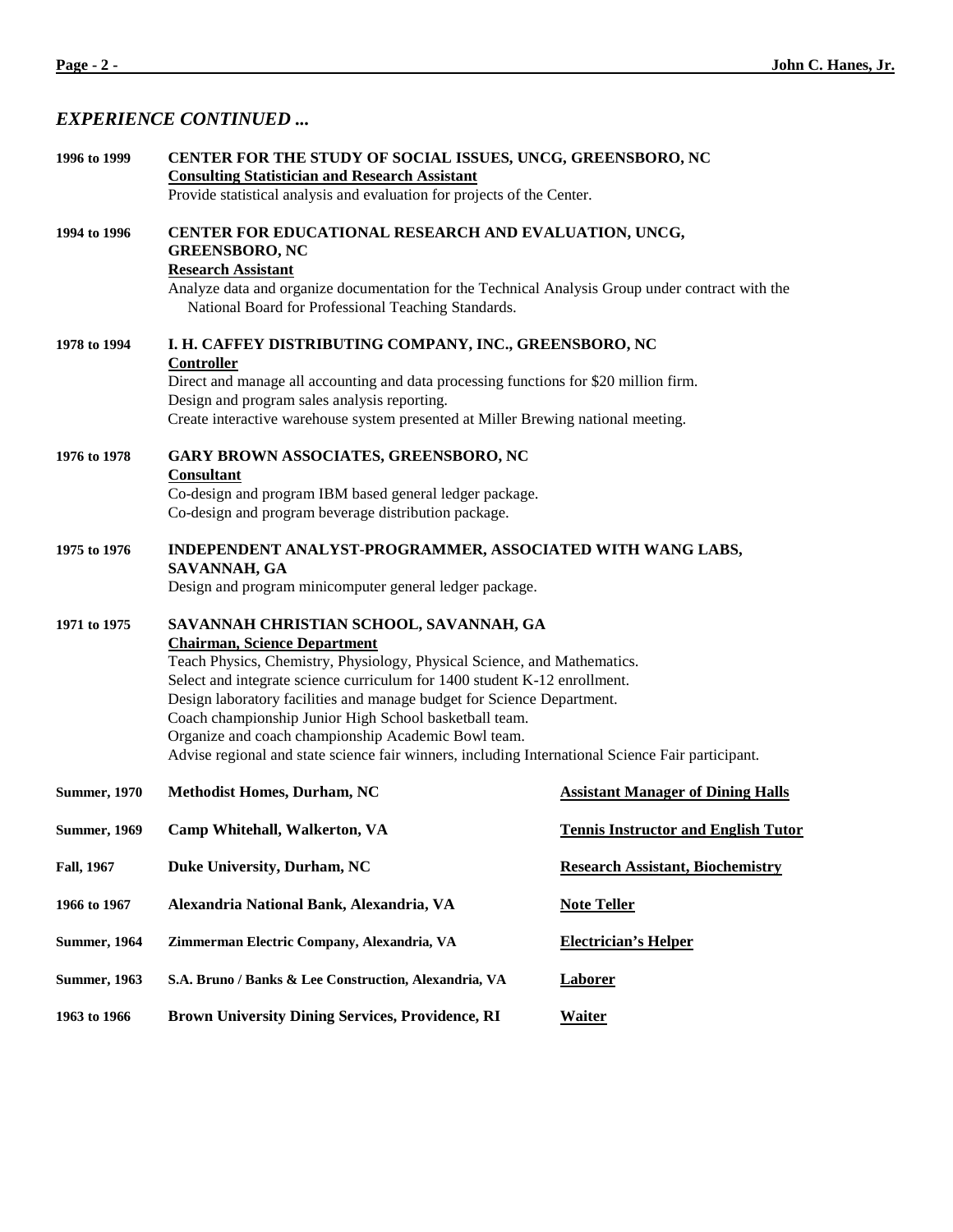#### *PRESENTATIONS :*

- Hanes, J., & Hanes, D. (2019, September). *Utilizing an internet of things model to help guide the future of education: Balancing gains and losses 2.* Paper presented at the Annual Meeting of the Virginia Educational Research Association, Charlottesville, VA.
- Hanes, J., & Koonce, G. (2019, September). *Preserving student and faculty wellness in relation to the student evaluation of teaching 2.* Paper presented at the Annual Meeting of the Virginia Educational Research Association, Charlottesville, VA.
- Hanes, J., & Hanes, D. (2019, May). *Fake reality and deep fakes: Recent technological innovations that contort truth and demand a Christian response.* Paper presented at the Regent University School of Business and Leadership Annual Research Roundtables, Virginia Beach, VA.
- Hanes, J., & Koonce, G. (2019, March). *Utilizing the complexity of multiple requirements from four educational leadership accrediting agencies in a world of change: Achieving actionable and successful outcomes*. Paper presented at the International Conference on Educational and Social Development, Houston, TX (Virtual Conference).
- Hanes, J., & Hanes, D. (2018, October). *Utilizing an internet of things model to help guide the future of education: Balancing gains and losses.* Paper presented at the Annual Meeting of the Virginia Educational Research Association, Charlottesville, VA (Virtual Conference).
- Hanes, J., & Koonce, G. (2018, October). *Preserving student and faculty wellness in relation to the student evaluation of teaching.* Paper presented at the Annual Meeting of the Virginia Educational Research Association, Charlottesville, VA (Virtual Conference).
- Koonce, G., Hanes, J., & Kreassig, K. (2018, October). *The accreditation & accountability team (AAT): Collective analysis for educator preparation program improvement.* Paper presented at the 27<sup>th</sup> Annual CREATE Conference, Williamsburg, VA.
- Hanes, J., & Koonce, G. (2018, October). *Translating the complexity of multiple requirements from four educational leadership accrediting agencies to produce actionable and successful outcomes.* Paper presented at the Association for Applied and Clinical Sociology Conference, Norfolk, VA.
- Hanes, J., & Hanes, D. (2018, May). *The Port of Rotterdam model: Generalizing an internet of things logistics to the educational arena*. Paper presented at Regent University School of Business and Leadership Annual Research Roundtables, Virginia Beach, VA.
- Hanes, J., Koonce, G., Hill, S., & Brown, G. (2018, March). *Utilizing the educational leadership program to produce administrators with enhanced competence in recruiting, preparing, and retaining teachers*. Paper presented at the VACTE/ATE-VA Spring 2018 Conference, Williamsburg, VA
- Hanes, J. (2017, November). *The good, the bad, and the not so ugly: A Roman Catholic perspective on the Reformation and its legacy*. Paper presented at The Holy Spirit and the Reformation Legacy Conference, Virginia Beach, VA.
- Koonce, G., Hanes, J., Hill, S., Clark, H., & Brown, G. (2017, October). *Constructing a national accreditation self-study creatively & collaboratively through critical thinking & communication*. Paper presented at the 26<sup>th</sup> Annual CREATE Conference, Virginia Beach, VA.
- Hanes, J., & Koonce, G. (2017, October). *Constructing the inquiry brief: Key elements for a successful CAEP educational leadership program evaluation and accreditation*. Round Table Session presented at the 26<sup>th</sup> Annual CREATE Conference, Virginia Beach, VA.
- Hanes, J., Koonce, G., & Kreassig, K. (2017, September). *Exploring inclusivity at a private Christian university.* Paper presented at the Annual Meeting of the Virginia Educational Research Association, Charlottesville, VA.
- Koonce, G., Hanes, J., & Kreassig, K. (2017, September). *Analysis of graduate level principal and teacher preparation candidates on a Christian leadership survey at a private Christian university.* Paper presented at the Annual Meeting of the Virginia Educational Research Association, Charlottesville, VA.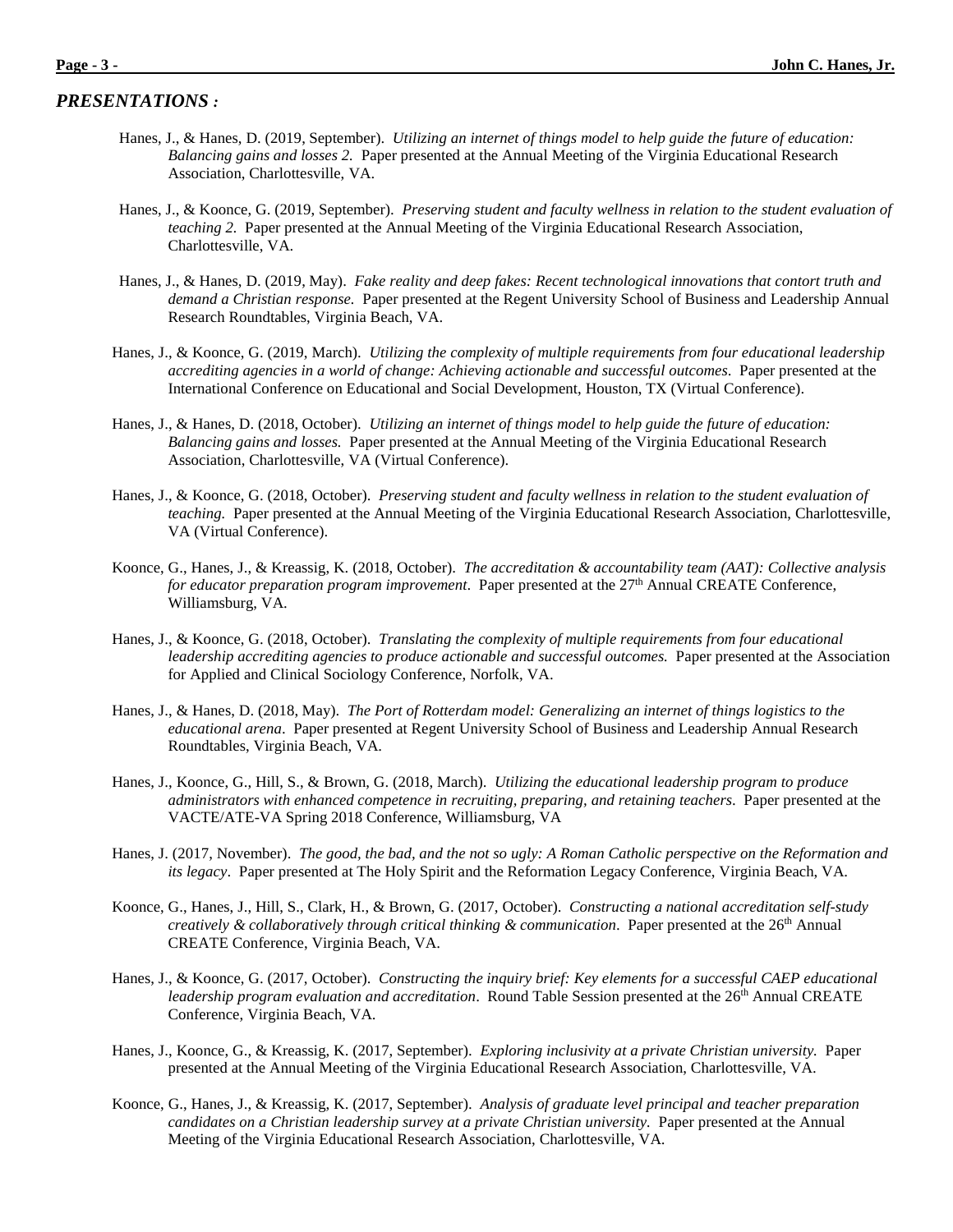- Hanes, J., Britton, E., Collins, B., Cones, S., Cooper, L., Grad, E., Hall, A., Robertson, R., & Robinson-Sessoms, G. (2017, July). *An analysis of selected of income and expenditure data by education level.* Oral presentation and digital poster speed session data challenge presented at the Joint Statistical Meetings, Baltimore, MD.
- Hanes, J., & Koonce, G. (2016, September). *New CAEP and ISLLC standards for educational leadership preparation programs: How did we get here?* Paper presented at the Annual Meeting of the Virginia Educational Research Association, Charlottesville, VA.
- Hanes, J., & Koonce, G. (2016, September). *Using the newly finalized CAEP and PSEL Standards to guide the accreditation of an educational leadership program.* Paper presented at the Annual Meeting of the Virginia Educational Research Association, Charlottesville, VA.
- Koonce, G., & Hanes, J. (2016, September). *Integrating the new CAEP and PSEL educational administration standards using a program logic model*. Paper presented at the 25th annual CREATE conference of the National Evaluation Institute, Louisville, Kentucky.
- Hanes, J. (2016, June). *Deploying lists, acronyms, and visuals to produce cognitive transfer structures.* Paper presented at Annual Teaching Professor Conference, Washington, D.C.
- Hanes, J., & Koonce, G. (2015, September). *Approaching the twin educational leadership accreditation challenges of new CAEP and ISLLC standards with a modified program logic model*.Paper presented at the Annual Meeting of the Virginia Educational Research Association, Charlottesville, VA.
- Hatcher, J., Hanes, J., & Koonce, G. (2015, September). *Using an enhanced ethnic identity development status model to address ethics and growth in a high poverty inner city school.* Paper presented at the Annual Meeting of the Virginia Educational Research Association, Charlottesville, VA.
- Koonce, G. L., & Hanes, J. C. (2015, August). *Two transitions: Utilizing an evolving program logic model to manage the changing CAEP and ISLLC standards for educational leadership programs.* Roundtable presented at the 69th Annual Summer Conference of the National Council of Professors of Educational Administration, Arlington, VA.
- Hanes, J., & Koonce, G. (2015, April). *Utilizing a program logic model to guide the transition from TEAC to CAEP accreditation standards.* Paper presented at the VACTE/ATE-VA Spring Conference, Roanoke, VA.
- Cox, W. F., & Hanes, J. C. (2015, March). *Exploring some actions of the Holy Spirit in the intellectual arena.* Paper presented at the Annual Conference in Renewal Theology, Virginia Beach, VA.
- Hanes, J., Koonce, G., & Hatcher, J. (2014, October). *Using a servant-identity model to assess the outcomes of student learning for an accredited educational leadership program*. Paper presented at the annual CREATE Conference, Williamsburg, VA.
- Hanes, J., & Koonce, G. (2014, September). *The evolving dance of knowledge and Technology: From and educational perspective, what does it mean to know something?* Paper presented at the annual meeting of the Virginia Educational Research Association, Charlottesville, VA.
- Hanes, J. (2014, September). *Generation C, the internet of things, and the future of education.* Paper presented at the annual meeting of the Virginia Educational Research Association, Charlottesville, VA.
- Hanes, J., Koonce, G., & Hatcher, J. (2014, March). *Transforming school leaders' understanding of their identities in order to transform education*. Paper presented at the VACTE/ATE-VA Spring Conference, Sweet Briar, VA.
- Hanes, J., & Koonce, G. L. (2013, October). *Treating higher education accreditation as program evaluation: Using models and experimental designs to ground the process*. Paper presented at the annual meeting of the American Evaluation Association, Washington, DC.
- Hanes, J., & Koonce, G. (2013, September). *The autoptic proference VI: Completing the accreditation model using mixed methods evidence for an educational leadership program.* Paper presented at the annual meeting of the Virginia Educational Research Association, Charlottesville, VA.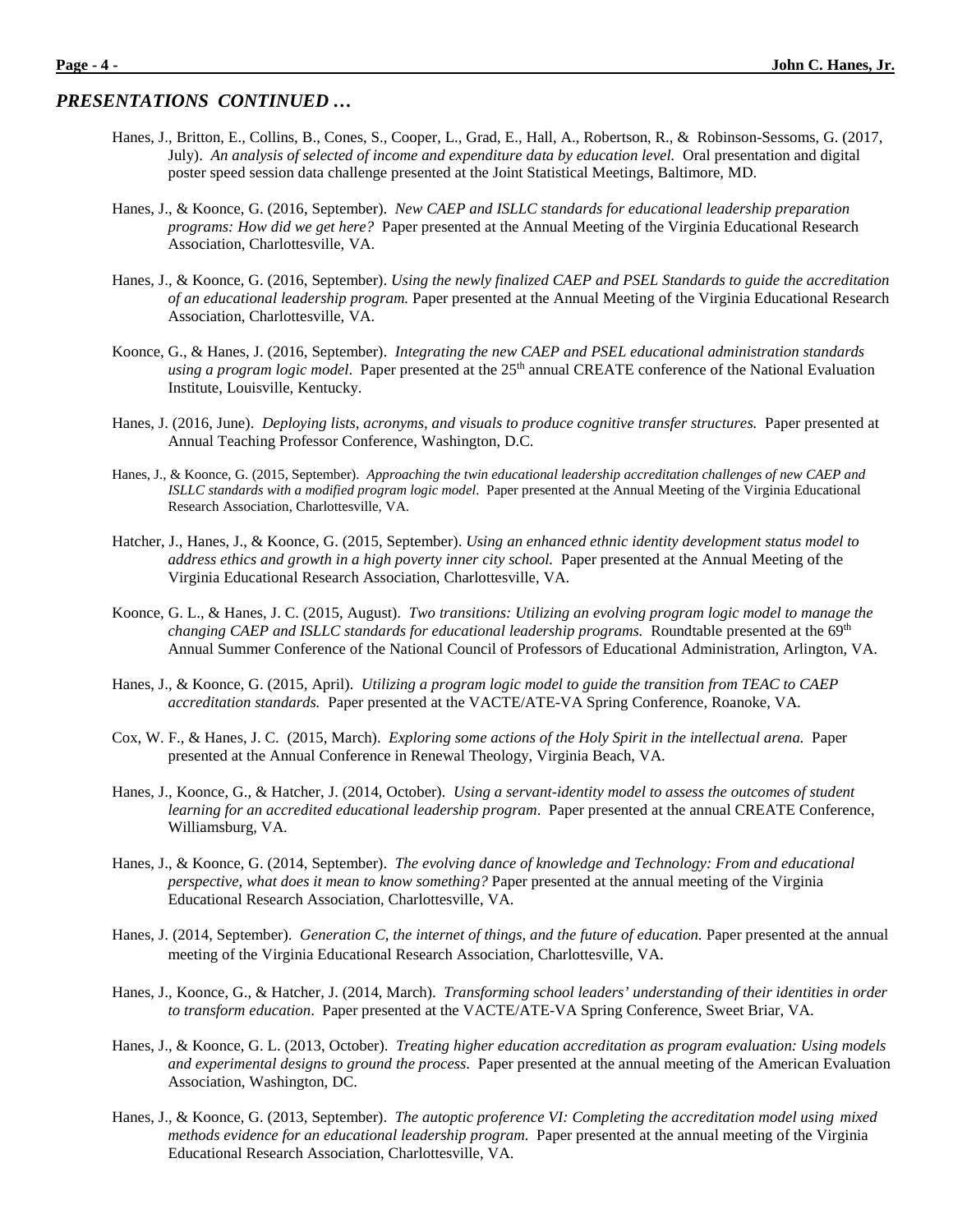- Hanes, J. (2013, September). *Disruptive conflicts: A brief overview with implications for the future of P-20 education in Virginia and beyond.* Paper presented at the annual meeting of the Virginia Educational Research Association, Charlottesville, VA.
- Koonce, G., & Hanes, J. (2013, April). *Supporting value-added claims for the accreditation of an educational leadership program using a modified Solomon four-group design.* Paper presented at the International Academic Research Conference, Scottsdale, AZ.
- Hanes, J., & Koonce, G. (2012, October*). Producing evidence for value-added by an educational leadership program*. Paper presented at the annual CREATE conference of the National Evaluation Institute, Washington, DC.
- Hanes, J. & Koonce, G. (2012, September). *The autoptic proference V: Extending and supporting educational leadership program value-added claims with a proposed experimental design.* Paper presented at the annual meeting of the Virginia Educational Research Association, Charlottesville, VA.
- Hanes, J., & Koonce, G. (2012, March). *Planning for value-added: Steps toward satisfying accrediting agencies and the general public that an educational leadership program is actually working.* Paper presented at 7th International Conference of the American Institute of Higher Education, Williamsburg, VA.
- Hanes, J., & Koonce, G. (2011, September). *The autoptic proference IV: Redefining outcomes for a TEAC accredited educational leadership program utilizing patterns of thinking, Understanding by Design, and a service model.* Paper presented at the annual meeting of the Virginia Educational Research Association, Charlottesville, VA.
- Hanes, J., & Koonce, G. (2011, April). *Enhancing understanding of the outcomes for a TEAC accredited educational leadership program: Re-thinking through SEP, UbD, DSRP, and a service model.* Paper presented at the 6<sup>th</sup> International Conference of the American Institute of Higher Education, Charleston, SC.
- Hanes, J., & Koonce, G. (2010, October). *Using two models to guide evaluation for learning: Program logic and systems evaluation partnership*. Paper presented at the annual CREATE conference of the National Evaluation Institute, Williamsburg, VA.
- Koonce, G., & Hanes, J. (2010, October). *Logic model for a university educational leadership program designed utilizing the Interstate School Leaders Licensure Consortium standards*. Paper presented at 40<sup>th</sup> annual meeting of the International Society for Educational Planning, Alexandria, VA.
- Hanes, J., & Koonce, G. (2010, September). *Proxies and the autoptic proference III: Moving to systems evaluation partnership to address the changing accountability and assessment environment*. Paper presented at the Annual meeting of the Virginia Educational Research Association, Charlottesville, VA.
- Hoskins, J. J., & Hanes, J. (2010, September). *The Christian Leadership Assessment instrument: A program accountability and measurement tool*. Paper presented at the annual meeting of the Virginia Educational Research Association, Charlottesville, VA.
- Hanes, J., & Koonce, G. (2010, March). *Logic models, DRIP, Finagle's laws, sabermetrics, and the autoptic proference: Exploring what really matters for the national accreditation of an educational leadership program*. Paper presented at the Fourth International Conference of the American Institute of Higher Education, Williamsburg, VA.
- Hanes, J., & Koonce, G. (2009, November). *Proxies and the autoptic proference: Using a logic model to construct and deconstruct the Teacher Education Accreditation Council (TEAC) accreditation of an educational leadership program*. Paper presented at the annual meeting of the American Evaluation Association, Orlando, FL.
- Hanes, J., & Koonce, G. (2009, September). *Proxies and the autoptic proference II: Applying and extending the logic model of a TEAC accredited educational leadership program.* Paper presented at the annual meeting of the Virginia Educational Research association, Charlottesville, VA.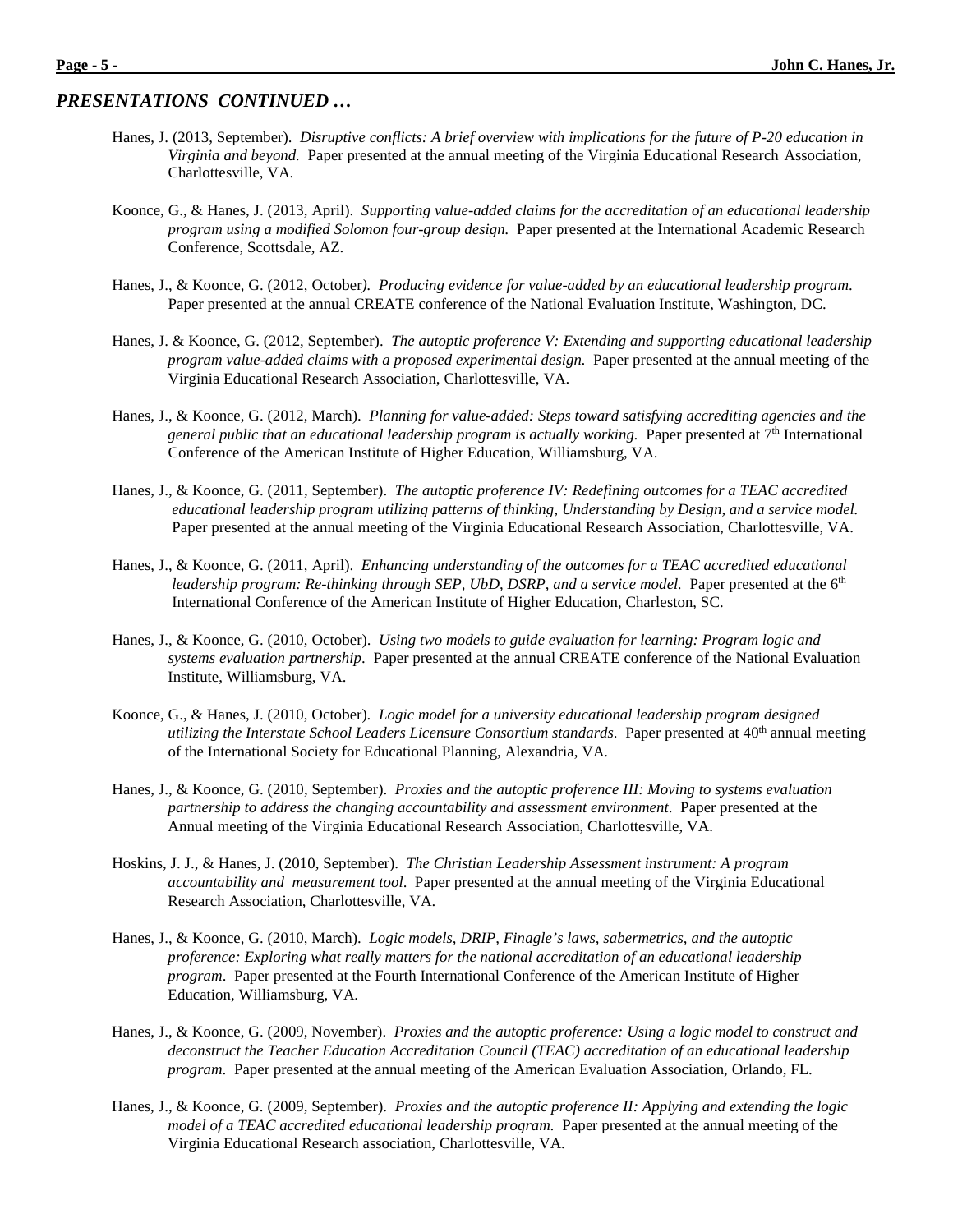- Hanes, J. (2009, August). *Using L'Abbé Plots, Event Rate Migration Analysis / Event Rate Curves to report BMI results from the Medical College of Georgia Fit Kid Project*. Poster session presented at the annual American Statistical Association Joint Statistical Meetings, Washington, DC.
- Hanes, J., & Koonce, G. (2008, September). *Proxies and the autoptic proference: Using a logic model to construct and deconstruct the TEAC accreditation of an educational leadership program*. Paper presented at the annual meeting of the Virginia Educational Research Association, Charlottesville, VA.
- Hanes, J. (2008, June). *Subsuming naturalism: How a cognitive ring affords respect and perspective*. Poster presented at the meeting of the National Faculty Leadership Conference [Philosophy Section], Washington, DC.
- Hanes, J. (2008, June). *Elaborating Kreeft's model to frame and answer the epochal challenge: From the heart of the university and the school of education*. Paper presented at the meeting of the National Faculty Leadership Conference [Education Section], Washington, DC.
- Hanes, J. (2007, April). *Some graphical methods for reporting research findings II*. Poster presented at the Research Expo, Old Dominion University, Norfolk, VA.
- Hanes, J. (2006, June). *Engaging educational research from the Trinity down and data up*. Paper presented at the National Faculty Leadership Conference, Alexandria, VA.
- Hanes, J. (2006, May). *TORRRETT GLAM, RODPT, and D3M1: A Trinitarian integration of heart, head, and hands in the Field of educational research and data analysis*. Paper presented at the biennial conference of the Coalition of Christian Teacher Educators International, Virginia Beach, VA.
- Hanes, J.C. (2004, March). *Graphical methods for reporting research findings*. Paper presented at the annual Medical College of Georgia Technology Fair, Augusta, GA.
- Harman, P., & Hanes, J.C. (2003, April). A systematic examination of the relationship between systemic reform and student *achievement*. Poster session presented at the annual meeting of the American Educational Research Association, Chicago, IL.
- Hanes, J.C. (2002, November). *An exploratory approach to the evaluation of an educational program: Developing and applying new methods for outcome analysis*. Paper presented at the annual meeting of the American Evaluation Association, Washington, D.C.
- Hanes, J.C. (2002, August). *Data exploration with statistical tableau*. Topic contributed paper presented at the annual American Statistical Association Joint Statistical Meetings, New York, NY.
- Harman, P., & Hanes, J.C. (2002, April). *USI achievement gap study: Exploring the structure of the data*. Paper presented at the annual meeting of the North Carolina Association for Research in Education, Chapel Hill, NC.
- Hanes, J.C. (2001, October). *Visualizing individual therapeutic progress in a multivariate context*. Poster session presented at the annual International Conference on Attachment and Bonding, Greenville, SC.
- Hanes, J.C. (2001, August). *Tapestry over time: Extending the data matrix method*. Poster session presented at the annual American Statistical Association Joint Statistical Meetings, Atlanta, GA.
- Hanes, J.C., & Harman, P. (2001, July). *Visualizing the progress of a program: A descriptive approach to the evaluation of educational programs*. Paper presented at the annual CREATE conference of the National Evaluation Institute, Wilmington, NC.
- Hanes, J.C. (2001, March). *Tapestry over time: Enhancing the methodology of multivariate graphic presentations*. Paper presented at the annual meeting of the North Carolina Association for Research in Education, Charlotte, NC.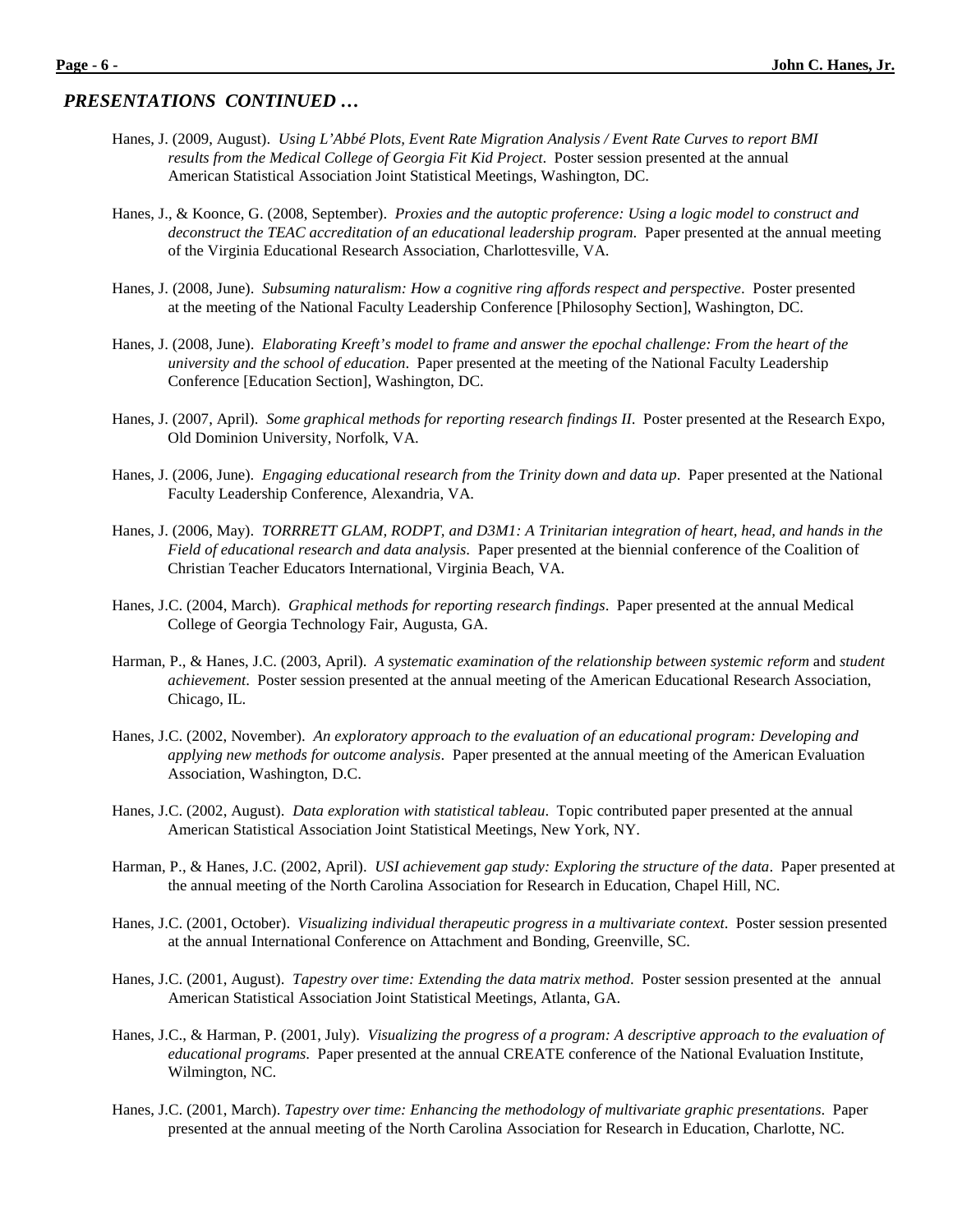- Hanes, J.C., & Hail, M.C. (1999, November). *New indicators for program evaluation*. Paper presented at the annual meeting of the American Evaluation Association, Orlando, FL.
- Hanes, J.C. (1999, April). *Tapestry over time: A tableau approach to the visualization of multivariate dynamics*. Poster session presented at the annual meeting of the North Carolina Association for Research in Education, Freensboro, NC.
- Hanes, J.C. (1998, November). *The CSSI model for program evaluation*. Poster session presented at the annual meeting of the American Evaluation Association, Chicago, IL.
- Hanes, J.C. (1998, October). *Tapestry over time: A way to visualize the dynamics of multivariate data*. Poster session presented at the New Methods for the Analysis of Change Conference, State College, PA.

#### *PUBLICATIONS :*

- Koonce, G., Kreassig, K., & Hanes, J. (2018). Analysis of graduate level principal preparation and teacher preparation candidates on a Christian leadership survey at a private Christian university. *European Journal of Educational Sciences, 5*(1).
- Koonce, G. L., Hanes, J., Sawyer, D., Hill, S., & Brown, G. E. (2016). *Council for the Accreditation of Educator Preparation (CAEP) Teacher Education Accreditation Council (TEAC) legacy educational leadership programs inquiry brief.* Virginia Beach, VA: Regent University School of Education.
- Hatcher, J. W., Stiff-Williams, H., & Hanes, J. (2015). The African-American adolescent male identity crisis: A mixedmethods design exploring the relationship between ethnic identity development status and academic achievement. *Journal of African-American Males in Education*, *6*(1), 25-41.
- Hanes, J. C., & Koonce, G. L. (2013). Exploring a modified Solomon four-group design for support of value-added claims in the accreditation of an educational leadership program*. Journal of Scholastic Inquiry: Education*, *1*(1), 56-68.
- Koonce, G. L., & Hanes, J. C. (2012). Program logic for a Teacher Education Accreditation Council accredited program in educational leadership. *Educational Planning, 20*(3), 1-18.
- Hanes, J. (2011). The framework. In A. Arroyo & H. Jordan (Eds.), *The secret kingdom for educators* (pp. 42-53). New York, NY: Pearson Learning Solutions.
- Hanes, J. (2011). The law of perseverance. In A. Arroyo & H. Jordan (Eds.), *The secret kingdom for educators* (pp. 83-97). New York, NY: Pearson Learning Solutions.
- Hanes, J. (2010, February). John Hanes on the future of education. *OurBlook* [online]. Retrieved from http://www.ourblook.com/Future-of-Education/John-Hanes-on-the-Future-of-Education.html.
- Rockinson-Szapkiw, A. J., Baker, J. D., Neukrug, E., & Hanes, J. (2010). The efficacy of computer mediated communication technologies to augment and support effective online helping profession education. *Journal of Technology in Human Services, 28*, 161-177.
- Moore, J. B., Yin, Z., Hanes, J., Duda, J., Gutin, B., & Barbeau, P. (2009). Measuring enjoyment of physical activity in children: Validation of the Physical Activity Enjoyment Scale. *Journal of Applied Sport Psychology, 21*, S116- S129.
- Arroyo, A. A., Hanes, J., & Hoskins, J. J. (2008). *Inquiry brief: A case for TEAC accreditation of the Elementary Education, Special Education, Career Switcher, and ESL emphases*. Virginia Beach, VA: Regent University School of Education.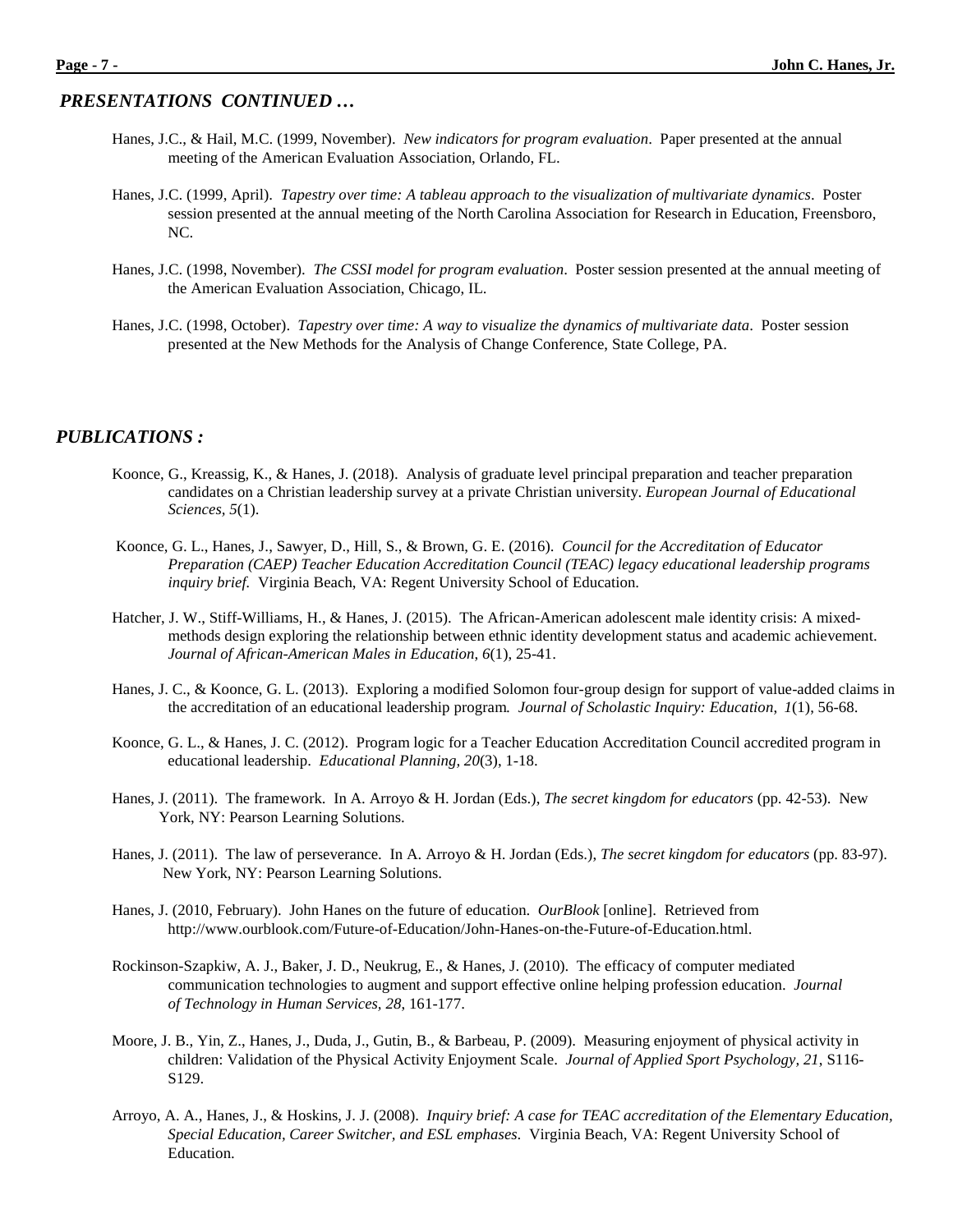#### *PUBLICATIONS CONTINUED …*

- Arroyo, A. A., Koonce, G., & Hanes, J. (2008). *Inquiry brief: A case for TEAC accreditation of the Educational Leadership, Educational Specialist, and K-12 School Leadership Doctoral programs*. Virginia Beach, VA: Regent University School of Education.
- Nisbet, D. L., Tindall, E. R., & Hanes, J. (2008). Spoken language in the academy: A virtues-based model. *Journal of Christian Education*, *51*(1), 21-30.
- Wang, I. Y., Yin, Z., Barbeau, P., Moore, J. B., Hanes, J., Jr., Johnson, M. H., Cavnar, M., Thornburg, J., & Gutin, B. (2008). Cost-effectiveness of a school-based obesity prevention program. *Journal of School Health*, *78*(12), 619-624.
- Moore, J. B., Hanes, J. C., Jr., Barbeau, P., Gutin, B., Trevino, R. P., & Yin, Z. (2007). Validation of the Physical Activity Questionnaire for Older Children in children of different races. *Pediatric Exercise Science, 19*(1)*,* 6-19.
- Yin, Z., Gutin, B., Johnson, M. H., Hanes, J., Moore, J. B., Cavnar, M., Thornburg, J., Moore, D., & Barbeau, P., (2005). An environmental approach to obesity prevention in children: MCG FitKid project year 1 results. *Obesity Research, 13*, 2153-2161.
- Yin, Z., Hanes, J., Jr., Moore, J. B., Humbles, P., Barbeau, P., & Gutin, B. (2005). An after-school physical activity program for obesity prevention in children: The Medical College of Georgia FitKid project. *Evaluation & the Health Professions, 28*(1), 67-89.
- Hanes, J.C. (2003). Data exploration with statistical tableau*. 2002 Proceedings of the American Statistical Association* [CD-ROM]. Alexandria, VA: American Statistical Association.
- Harman, P.H., Hanes, J.C., Bond, S., McCloskey, W, & Howard, M. (2003). *A systematic examination of the relationship between systemic reform and student achievement: Technical report for the National Science Foundation*. Greensboro, NC: SERVE.
- Hanes, J.C. (2002). A nonparametric approach to program evaluation: Utilizing number needed to treat, L'Abbé plots, and event rate curves for outcome analysis. *American Journal of Evaluation*. *23*, 165-182.
- Hanes, J.C. (2002). Tapestry over time: Extending the data matrix method. *2001 Proceedings of the American Statistical Association* [CD-ROM]. Alexandria, VA: American Statistical Association.
- Hanes, J.C., & Baker, W.K. (1995). *Reports of the Technical Analysis Group to the National Board for Professional Teaching Standards: An annotated bibliography*. Greensboro, NC: Center for Educational Research and Evaluation.

#### *SELECTED HONORS :*

- Outstanding Faculty Award Regent University School of Education, 2019
- Outstanding Dissertation Award University of North Carolina at Greensboro, 2000-2001
- Outstanding Poster Presentation Award NCARE Conference, 1999
- Highest Grade Point Average Award Guilford College Evening Program, Graduating Class of 1981
- Harvard Prize Book and Model Athlete Awards High School

#### *PROFESSIONAL AFFILIATIONS :*

- American Evaluation Association (AEA)
- American Statistical Association (ASA)
- National Council on Measurement in Education (NCME)
- Virginia Educational Research Association (VERA)